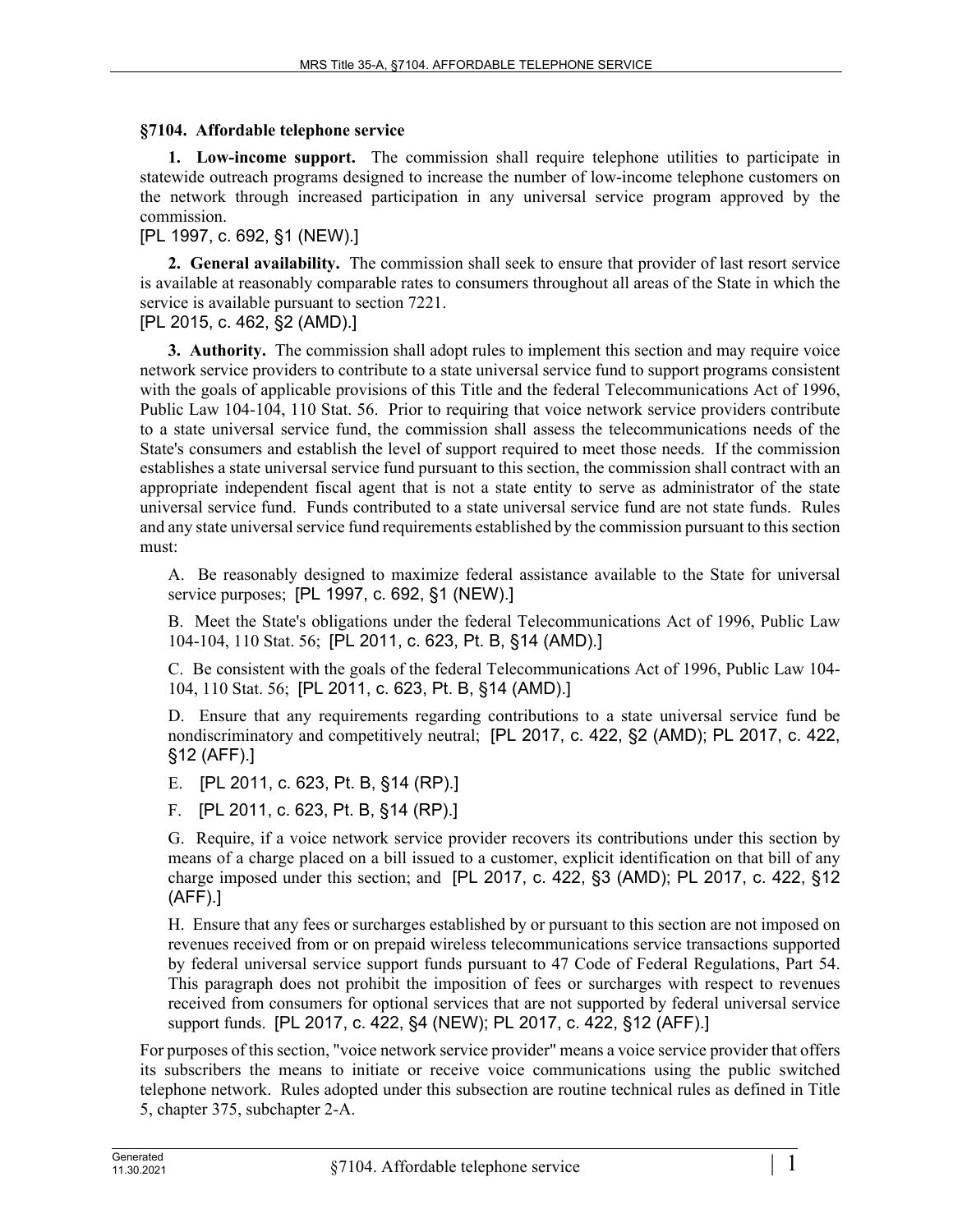# [PL 2017, c. 422, §§2-4 (AMD); PL 2017, c. 422, §12 (AFF).]

**3-A. Determination of amount of prepaid wireless telecommunications service fee.** The commission shall determine by rule the amount of the fee on prepaid wireless telecommunications service that is required to be contributed to a state universal service fund established under subsection 3. The fee is a fixed amount per retail transaction established by multiplying \$25 by a percentage that is determined by the commission for purposes of calculating contributions to the state universal service fund by providers of intrastate telecommunications services. The fee must be rounded to the nearest penny. The fee may not be adjusted by the commission more frequently than once every 24 months. The collection of the fee is governed by section 7104‑C. Rules adopted pursuant to this subsection are routine technical rules as defined in Title 5, chapter 375, subchapter 2‑A. [PL 2011, c. 600, §5 (NEW); PL 2011, c. 600, §10 (AFF).]

# **4. Standards and reporting.**

[PL 2011, c. 623, Pt. B, §15 (RP).]

**5. Funds for Communications Equipment Fund.** The commission shall annually transfer \$85,000 from a state universal service fund established pursuant to this section to the Communications Equipment Fund established under Title 26, section 1419‑A.

If the Department of Labor, Bureau of Rehabilitation Services does not receive from federal or other sources funds in addition to the \$85,000 sufficient to carry out the purposes of Title 26, section 1419-A, the commission, at the request of the Department of Labor, Bureau of Rehabilitation Services, may transfer from the state universal service fund to the Communications Equipment Fund an additional \$100,000.

- A. [PL 2005, c. 305, §1 (RP); PL 2005, c. 336, §3 (RP).]
- B. [PL 2005, c. 305, §1 (RP); PL 2005, c. 336, §3 (RP).]

The commission may require contributions to the state universal service fund in an amount necessary to collect amounts transferred pursuant to this subsection. [PL 2019, c. 343, Pt. UUU, §4 (AMD).]

**6. Public-interest pay phone support.** The commission may require contributions to a state universal service fund established pursuant to this section in an amount sufficient to collect up to \$50,000 each year to fund public-interest pay phones pursuant to section 7508. The commission shall maintain an accounting of all funds contributed to the state universal service fund pursuant to this subsection and all funds expended pursuant to section 7508. Funds contributed to the state universal service fund pursuant to this subsection may be expended only for the purposes of section 7508. [PL 2005, c. 131, §1 (NEW).]

**7. Telecommunications relay services support.** In order to ensure the affordability of telecommunications relay services throughout the State, the commission shall establish funding support for telecommunications relay services, including related outreach programs, within the state universal service fund established pursuant to subsection 3.

A. In establishing the total level of support for the state universal service fund, the commission shall include funding levels for telecommunications relay services as requested by the Telecommunications Relay Services Council, as established in section 8704, pursuant to the submission of an annual budget in accordance with section 8704, subsection 6. The commission shall transfer funds requested by the council, up to a maximum of \$600,000 annually, in quarterly installments to the Telecommunications Relay Services Council Fund established in section 8704, subsection 2‑A. The commission shall require contributions to the state universal service fund on a quarterly basis to meet the established funding support levels. [PL 2017, c. 408, §3 (AMD).]

B. [PL 2017, c. 408, §3 (RP).]